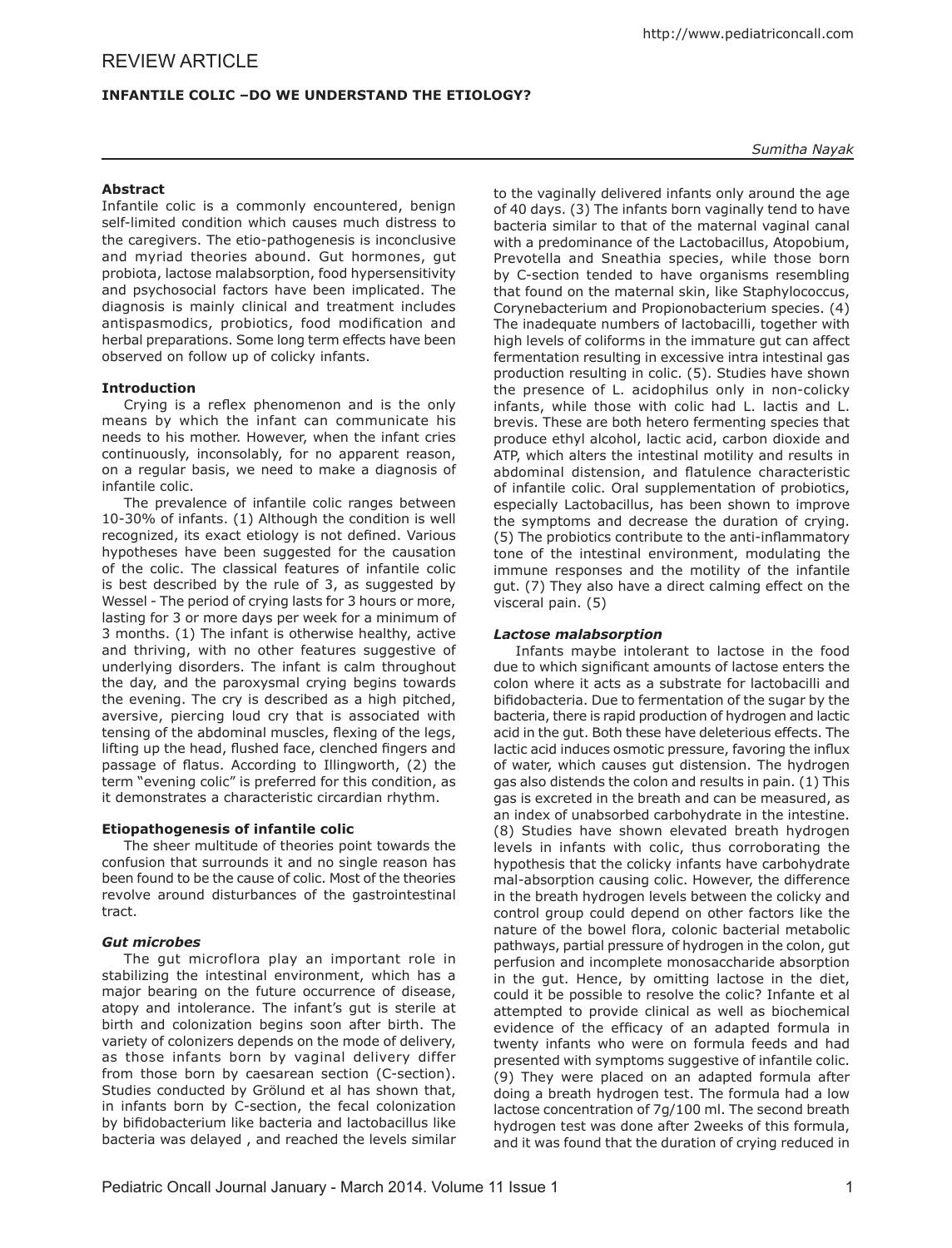all infants and the level of expired hydrogen decreased significantly from 35+/-3.1ppm to 10+/-2.5ppm. Similar results of higher breath hydrogen levels in colicky infants was demonstrated in studies conducted by Miller et al. (8) However, these results do not explain the occurrence of colic in breast fed infants. Kanabar et al conducted a double blind randomized placebo controlled crossover study in infants with colic. (10) The feed was pre-incubated with lactase and given to the study group, and the breath hydrogen levels were checked. Results showed a 45% lower level of breath hydrogen as well as crying time compared to the placebo group. This response was only found in 26% of the full trial group and 38% of the compliers, which indicates that lactose intolerance is not the only reason for infantile colic, but in those with transient lactose intolerance, pretreatment with lactase resulted in considerable symptomatic relief. According to Ståhlberg et al, healthy infants may have transient physiologic lactase deficiency, but infantile colic is not a symptom of lactose malabsorption. (11)

## *Gut hormones*

There are several hormones that affect the gut functions and motility especially motilin, cholecystokinin, gastrin, vasoactive intestinal peptide (VIP) and ghrelin. Motilin is a 22 amino acid hormone, which is produced in jejunal and duodenal mucosa and is present everywhere in the GI tract of humans. (12) It enhances gastric emptying, increases small bowel peristalsis and decreases the transit time. (1) It also stimulates inter-digestive migrating contractions. (13) In infantile colic, higher basal motilin levels may be responsible for propulsive gut contractions that trigger the symptoms of colic. Motilin has been found in breast milk and may trigger the endogenous release in breast fed infants stimulating gut contractions. Maternal smoking, which is a recognized risk factor for colic, is associated with elevated levels of motilin. (12) Besides the direct effects on the intestinal smooth muscles, the vagal impulses also effect changes in motilin levels. (12) According to the results of studies conducted by Lothe et al, the basal motilin levels are raised from the first day of life in infants who subsequently develop colic, indicating that the GIT is affected even before the symptoms of colic appear. (14) Atropine and similar anti-cholinergics, antagonize the effects of motilin. Cholecystokinin levels are reduced in colicky infants, and its effect is poorly understood. (13) Due to impaired central regulation of satiety and behavior, it may be responsible for the symptoms of distress. Ghrelin, the hunger hormone has been found to be associated with infantile colic. (7) In a study conducted by Savino et al, it was found that colicky infants had higher serum ghrelin levels  $(2534.2+/-600.0 \text{ pg/ml})$  as compared to controls (2126.1+/-281.3g/ml). (15) Ghrelin may promote abnormal hyperperistalsis and appetite, typically seen in colicky infants. (1) Gastrin and VIP are also involved in the regulation of gut motility. However, studies have not shown any correlation between the levels of these hormones and infantile colic. (16)

Another hypothesis put forth by Weissbluth et

al suggests that serotonin which reaches its peak serum concentration in the evening, is responsible for intestinal cramps due to smooth muscle contraction. (17) Melatonin, on the other hand, has the opposite effect, causing smooth muscle relaxation. Both these have a circadian rhythm. However, only the serotonin circadian rhythms are present at birth, while the melatonin rhythm appears only at 3 months of age. Hence, the unopposed activity of serotonin in the initial months of life is responsible for the occurrence of evening colic in infants.

## *Food hypersensitivity*

Infantile colic represents a transient non-organic behavior dysregulation in an otherwise healthy infant. Breast feeding does not protect the infant from colic. The role of diet in the causation of colic remains controversial, although several studies have shown suggestive results. Cow's milk protein appears to be associated with significant number of cases of infantile colic. (18) Jakobsson et al performed a trial on sixty - six breast feeding mothers whose infants had symptoms of colic. (19) These mothers were placed on a diet free of cow's milk and were followed up. Results showed the disappearance of colic in 53% of the infants, which reappeared upon challenge of cow's milk in 35% of the infants. The intake of a variety of other foods by breast feeding mothers has also been associated with increasing numbers of colic attacks. (20) A randomized controlled study on 107 exclusively breast fed infants who had presented with colic, was conducted by Hill et al (13). The maternal diet was devoid of possible allergenic foods like cow's milk, peanuts, tree nuts, wheat, soy and fish, while the control group was allowed to consume all these foods. The change in cry/ fuss patterns per 48 hours was assessed after 7 days of the trial and it was significantly decreased in 74% of the low allergen group as against 37% in the control diet group. This study clearly showed that elimination of certain major food allergens from the maternal diet, does decrease the duration of crying and fussing in the infant, and the maternal food allergens do play a significant role in the pathogenesis of colic. This could be attributed to the increased macromolecular gut permeability that allows food sensitization to occur. Studies conducted by Lothe et al, used human alpha –lactalbumin (LA) as a marker to detect the intestinal absorption of macromolecules in breast fed as well as formula fed infants. (21) Significantly higher levels of alpha-LA were found in breast fed and formula fed infants with colic at all ages. This is corroborated by the detection of antigens of allergens like wheat, cow's milk, peanuts and eggs in the human milk, which stimulates mucosal immune responses and the presence of mucosal IgE containing plasma cells, in infants with colic. (13) However, elimination diets can be recommended only for a limited duration of time in the mothers of breast fed infants with colic, and their nutritional progress has to be closely monitored by an experienced dietitian.

Formula fed infants with colic may benefit from the exclusion of casein in the formula. Lucassen et al studied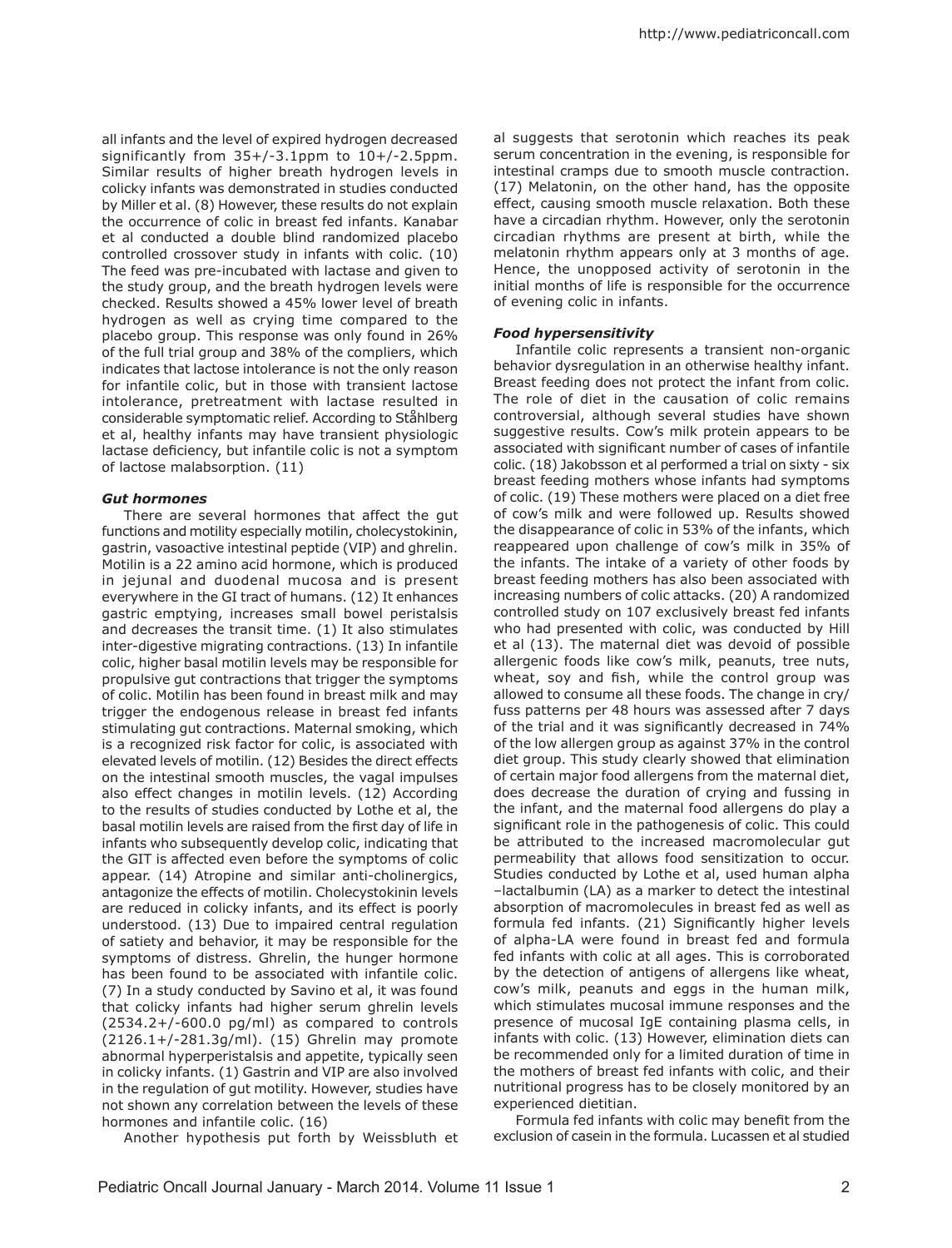forty three thriving Dutch colicky infants on formula feeds which was replaced by a whey hydrolysate formula and followed up for one week. (22) Results showed decrease in the crying times, thus favoring the use of an extensively hydrolyzed formula in the reduction of infantile colic. Savino et al, have recently reported the results of studies using an infant formula containing partially hydrolyzed formula supplemented with fructo- and galacto-oligosacccharides in formula fed infants with colic. (23) Infants fed this formula had significant reduction in the crying episodes as against the standard formula fed infants.

#### *Psychosocial factors*

The occurrence of colic has been attributed to personality disorders associated with an irritable and hypersensitive infant. (1)It may be a response of the infant- environment interaction. The motherinfant, father–infant interactions have been studied and found to be less than optimal in families with colicky infants. (24) There were more pronounced problems of interaction between father-infant in the severe colic group. Inter-parental interactions were also dysfunctional and the colicky infants were less competent in interacting with their parents. Inexperienced and anxious parents create a situation for a severely colicky infant. (1)

#### **Laboratory investigations**

The diagnosis of infantile colic is usually based on clinical features. The modified Wessel's criteria is usually adequate to confirm the diagnosis of infantile colic. Infantile colic has been postulated to be associated with lactase deficiency causing carbohydrate malabsorption. Due to this, there is an increase in the gut fermentation of the undigested carbohydrate, resulting in elevated levels of hydrogen excreted in the breath. (25) The breath hydrogen test provides a sensitive, reliable and semi quantitative index of incomplete carbohydrate absorption. Tests have shown increased levels of breath hydrogen in colicky infants, in comparison with the control group. However, tests have shown that almost 38% of colicky infants have low breath hydrogen levels, while32% of control group infants have elevated breath hydrogen. The relevance of breath hydrogen tests as a marker of infantile colic is yet undetermined. Some reports have commented on the beneficial effects of higher stool methane levels that is associated with decreased colic. (26) However, its role in the diagnosis of infantile colic is debated. Keen clinical acumen and knowledge is essential to make a definitive diagnosis of infantile colic, as none of the investigations are associated with complete accuracy.

#### **Treatment**

The etiopathogenesis of infantile colic is myriad, and there is to date no general consensus on its causative factors. Hence there are several variations in the treatment recommended for this condition. It is essential to counsel both the parents as regards their interaction with each other as well as with the

infant. Reassurance that the condition is transient and non-pathogenic will go a long way in allaying parental anxieties. (26) Early response to the crying, sucking on a pacifier, using eye contact and interactive playing may be useful behavior modification therapy. (27)

The role of gut microbes has been studied extensively as an etiological agent. Supplementation of probiotics especially lactobacillus species has been shown to have beneficial effects. (28) Studies by Savino et al has shown the usefulness of lactobacillus delbrueckii DSM20074 and L. plantarum MB456 in inhibiting the growth of gas forming coliforms of different species via the production of bacteriocins and inhibitory non –proteinaceous metabolites with antibacterial activity. Other studies have shown the effectiveness of L. reuteri DSM 17938 on decreasing colic by improvement of the gut motility and function, as well as its direct effect on calming the visceral pain. (5) These findings have opened up a new therapeutic approach for the treatment of infantile colic. However further studies are needed to quantify the inhibitory amounts as well as the optimal species of probiotics that would be beneficial in the treatment of colic.

Dietary modifications made by the mother maybe useful in the avoidance of infantile colic. By avoiding potential allergens like cow's milk, egg, peanuts and wheat, it may be possible to decrease the occurrence of infantile colic. This is recommended in breast fed infants with colic.

Since the gut hormone motilin has been found to be elevated in colicky infants, the use of anticholinergics like atropine and similar compounds may produce symptomatic relief. Hyoscine and dicyclomine decrease the intestinal spasms and thus produce relief from colic. (27) However, these medications may be associated with unwanted side effects like drowsiness, especially with dicyclomine. (29) Other untoward effects include loose motions or constipation, muscular hypotonia, syncope and breathing difficulties. Another drug which is a semisynthetic derivative of belladonna alkaloid (scopolamine) has been investigated for its effectiveness in treating colic. (1) Cimetropium bromide acts by competitive antagonism of the muscarinic receptors in the visceral smooth muscles, as well as by a direct myolytic action. It has shown significant reduction in the duration of crying but not in the number of episodes of distress. Simethicone, a defoaming agent, has also been studied as colic reliever, but has not been shown to provide beneficial results. (29)

Formula fed infants may benefit from the change of the type of formula used. Extensively hydrolyzed whey containing formulas has been shown to significantly decrease the crying time. (22,29) The use of casein hydrolysate formula has been found to be useful in infants who had symptoms of colic due to protein sensitivity. (29,30) Pre-incubation of lactose containing feeds with lactase has been found to provide 45% relief from the symptoms of colic. (31) Other studies have not shown any advantage of administration of lactase treated milk. (29) According to ESPGHAN guidelines, soy milk is not indicated for use in infants below the age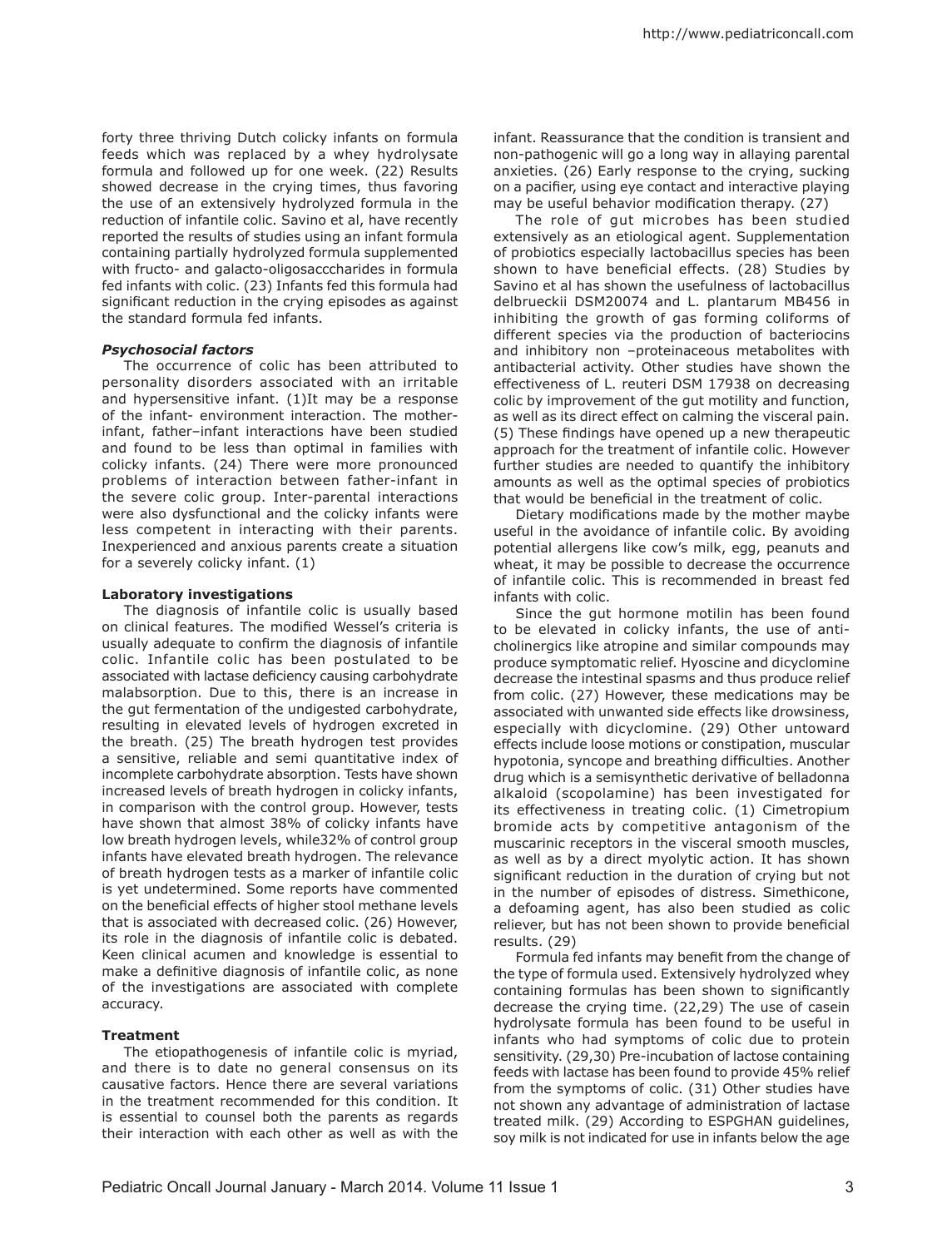of 6 months, and hence has no role in the treatment of infantile colic. (32) A recent formula containing partially hydrolyzed proteins and low amounts of lactose supplemented with fructose oligosaccharide (FOS) and galactose oligosaccharide (GOS) has been shown to be useful in combating colic. (23)

A variety of herbs and herbal products have been used with varied results. They are thought to provide relief from flatulence and indigestion, and hence calm the gut of the colicky infant. Products containing zingiber, cumin, cardamom, ginger, fennel, black pepper etc are known to produce relief from colic. (25) Herbal teas containing mixtures of vervain, chamomile, fennel, liquorice and lemon balm maybe useful and are used in many communities globally. (1) A study reported by Savino et al has shown relief from colic in breastfed infants within a week by the use of an extract based on Matricariae recrutita, Foeniculum vulgare and Melissa officinalis. (1)

#### **Long term outcomes**

Infantile colic has a favorable and self-containing nature, with resolution by 6 months of age. However, some follow up studies have shown long term effects of infantile colic. These infants may have more sleep problems during as well as after the period of colic. These infants displayed more temper-tantrums and sleep difficulties at the age of three years than those who did not suffer from colic. (33) Children with signs of atopy at 2 years of age, were found to have been colicky infants and hence colic could be considered an early manifestation of subsequent atopy. (34) Further follow up has shown different temperaments by the age of four years. These infants have demonstrated more negative emotions and more negative moods during meal times. (35) There is more susceptibility to recurrent pain abdomen, allergic disorders like atopic eczema, food allergy, respiratory and ocular allergies, as well as psychological disorders of sleep, aggressiveness and fussiness at the age of 10 years. (36) Infantile colic may thus represent the earliest manifestation of a spectrum of common childhood disorders.

#### **References :**

- 1. Savio F. Focus on infantile colic. Acta Paediatr 2007;96:1259- 64
- 2. Illingworth RS. Infantile colic revisited. Arch Dis Child 1985;60:981-985
- 3. Grölund MM, Lehtonem OP, Ferola E, Kero P. Fecal microflora in healthy infants born by different methods of delivery: permanent changes in intestinal flora after cesarean delivery. J Pediatr Gastroenterol Nutr. 1999; 28: 19-25
- 4. Dominguez-Bello MG, Costello EK, Contreras M, Magris M, Hidalgo G, Fierer N, et al. Delivery mode shapes the acquisition and structure of initial microbiota across multiple body habitats in newborns. Proc Natl Acad Sci U S A. 2010;107: 11971-11975
- 5. Savino F, Cordisco L, Tarasco V, Palumeri E, Cabrese R, Oggero R, et al. Lactobacillus reuteri DSM17938 in infantile colic: a randomized, double-blind, placebo controlled trial.

Pediatrics. 2010; 126: e526-33.

- 6. Savino F, Bailo E, Oggero R, Tullio V, Roana J, Carlone N, et al. Bacterial counts of intestinal Lactobacillus species in infants with colic. Pediatr Allergy Immunol 2005;16:72- 75.
- 7. Savino F, Pelle E, Palumeri E, Oggero R, Miniero R. Lactobacillus reuteri (American type culture collection strain 55730) versus simethicone in the treatment of infantile colic: a prospective randomized study. Pediatrics 2007;119: e124
- 8. Miller JJ, McVeagh P, Fleet GH, Petocz P, Brand JC. Breath hydrogen excretion in infants with colic. Arch Dis Child 1989;64:725-729.
- 9. Infante D, Segarra O, Le Luyer B. Dietary treatment of colic caused by excess gas in infants: Biochemical evidence. World J Gastroenterol 2011;17:2104-2108.
- 10. Kanabar D, Randhawa M, Clayton P. Improvement of symptoms in infant colic following reduction of lactose load with lactase. J Hum Nutr Diet 2001;145:359-363
- 11. Ståhlberg MR, Savilahti E. Infantile colic and feeding. Arch Dis Child 1986;61:1232-1233.
- 12. Shenassa ED, Brown M-J. Maternal smoking and infantile gastrointestinal dysregulation: the case of colic. Pediatrics. 2004;114: e497-e505.
- 13. Hill DJ, Roy N, Heine RG, Hosking CS, Francis DE, Brown J, et al. Effect of a low –allergen maternal diet on colic among breast fed infants: a randomized, controlled trial. Pediatrics. 2005; 116: e709-e715.
- 14 Lothe L, Ivarsson SA, Ekman R, Lindberg T. Motilin and infantile colic. A prospective study. Acta Paediatr Scand.1990;79: 410-416
- 15. Savino F, Grassino EC, Guidi C, Oggero R, Silvestro L, Miniero R. Ghrelin and motilin concentration in colicky infants. Acta Pediatr 2006; 95:738-741
- 16. Lothe L, Ivarsson SA, Lindberg T. Motilin, vaso-active intestinal peptide and gastrin in infantile colic. Acta Paediatr Scand, 1987;76: 316-320
- 17. Weissbluth L, Weissbluth M. Infant coli: the effect of serotonin and melatonin circadian rhythms on the intestinal smooth muscle. Med Hypotheses. 1992; 39:164- 167
- 18. Leung AKC, Lemay JF. Infantile colic: a review. Perspectives in Public Health 2004; 124: 162-166
- 19. Jakobsson I, LindbergT. Cow's milk proteins cause infantile colic in breast fed infants: a double blind crossover study. Pediatrics 1983;71:268-271
- 20. Evans RW, Allardyce RA, Fergusson DM, Taylor B. Maternal diet and infantile colic in breast fed infants. Lancet 1981;317:1340-1342
- 21. Lothe L, Lindberg T, Jakobsson I. Macromolecular absorption in infants with infantile colic. Acta Paediatr Scand 1990;79: 417-421
- 22. Lucassen PLBJ, Assendlft WJJ, Gubbels JW, van Eijk JThM, Douwes AC. Infantile colic: crying time reduction with a whey hydrolysate: a double –blind, randomized, placebocontrolled trial. Pediatrics 2000;106:1349-1354
- 23. Savino F, Palumer E, Castagno E, Cresi F, Dalmasso P, Cavallo F et al. Reduction of crying episodes owing to infantile colic: A randomized controlled study on the efficacy of a new infant formula. Eur J Clin Nutr 2006;60:1304-1310.
- 24. Räihä H, Lehtonen L, Huhtala V, Saleva K, Korvenrata H.